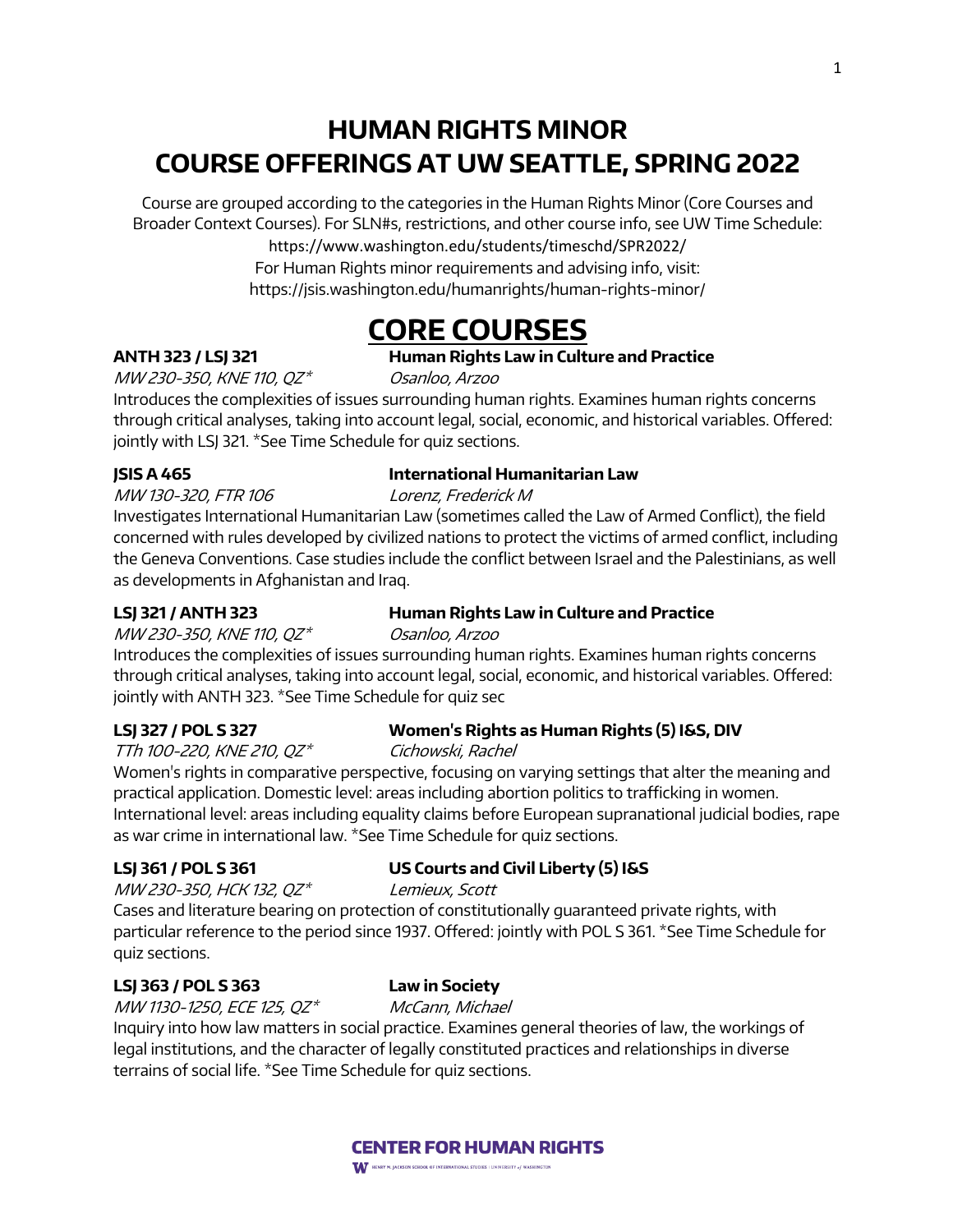### **POL S 327 / LSJ 327 Women's Rights as Human Rights (5) I&S, DIV**

TTh 100-220, KNE 210,  $QZ^*$  Cichowski, Rachel

Women's rights in comparative perspective, focusing on varying settings that alter the meaning and practical application. Domestic level: areas including abortion politics to trafficking in women. International level: areas including equality claims before European supranational judicial bodies, rape as war crime in international law. Offered: jointly with LSJ 327. \*See Time Schedule for quiz sections.

### **POL S 361 / LSJ 361 US Courts and Civil Liberty (5) I&S**

MW 230-350, HCK 132, QZ\* Lemieux, Scott

Cases and literature bearing on protection of constitutionally guaranteed private rights, with particular reference to the period since 1937. Offered: jointly with LSJ 361. \*See Time Schedule for quiz sections.

### **POL S 363 / LSJ 363 Law in Society**

MW 1130-1250, ECE 125, QZ\* McCann, Michael

Inquiry into how law matters in social practice. Examines general theories of law, the workings of legal institutions, and the character of legally constituted practices and relationships in diverse terrains of social life. \*See Time Schedule for quiz sections.

# **BROADER CONTEXT COURSES**

### **AAS 372 American Internment and Incarceration: Race, Discrimination, and Power**

### TTh 1030-1220, MEB 238 Schleitwiler, Vincent J

Explores the racial animus, failure of political leadership, and war hysteria in WW II that resulted in Japanese Americans incarcerated into American concentration camps. Conceptually different internment camps held thousands of Japanese, German, and Italian alien nationals. Topics include why, how, past and present concerns.

### **AFRAM 150 / HSTAA 150 Introduction to African-American History** TTh 430-620, LOW 201 TBD

Introductory survey of topics and problems in African American history with some attention to Africa as well as to America. Basic introductory course for sequence of lecture courses and seminars in African American history.

### **ANTH 215 Introducation to Medical Antropology and Global Health**

MW 1030-1220, ARC 147,  $QZ^*$  Saravia, Paula Francisca

Explores influences of global processes on health of U.S. and other societies from a social-justice perspective. Emphasizes inter-relationships between cultural, environmental, social-economic, political, and medical systems that contribute to health status, outcomes, policies, and healthcare delivery. Focuses on health disparities within and between societies and communities around the world. \*See Time Schedule for quiz sections.

### **ANTH 339 / GWSS 339 / JSIS A 339 Social Movements in Contemporary India**

TTh 130-320, SAV 116 Ramamurthy, Priti

Covers issues of social change, economic development, and identity politics in contemporary India studied through environmental and women's movements. Includes critiques of development and conflicts over forests, dams, women's rights, religious community, ethnicity, and citizenship.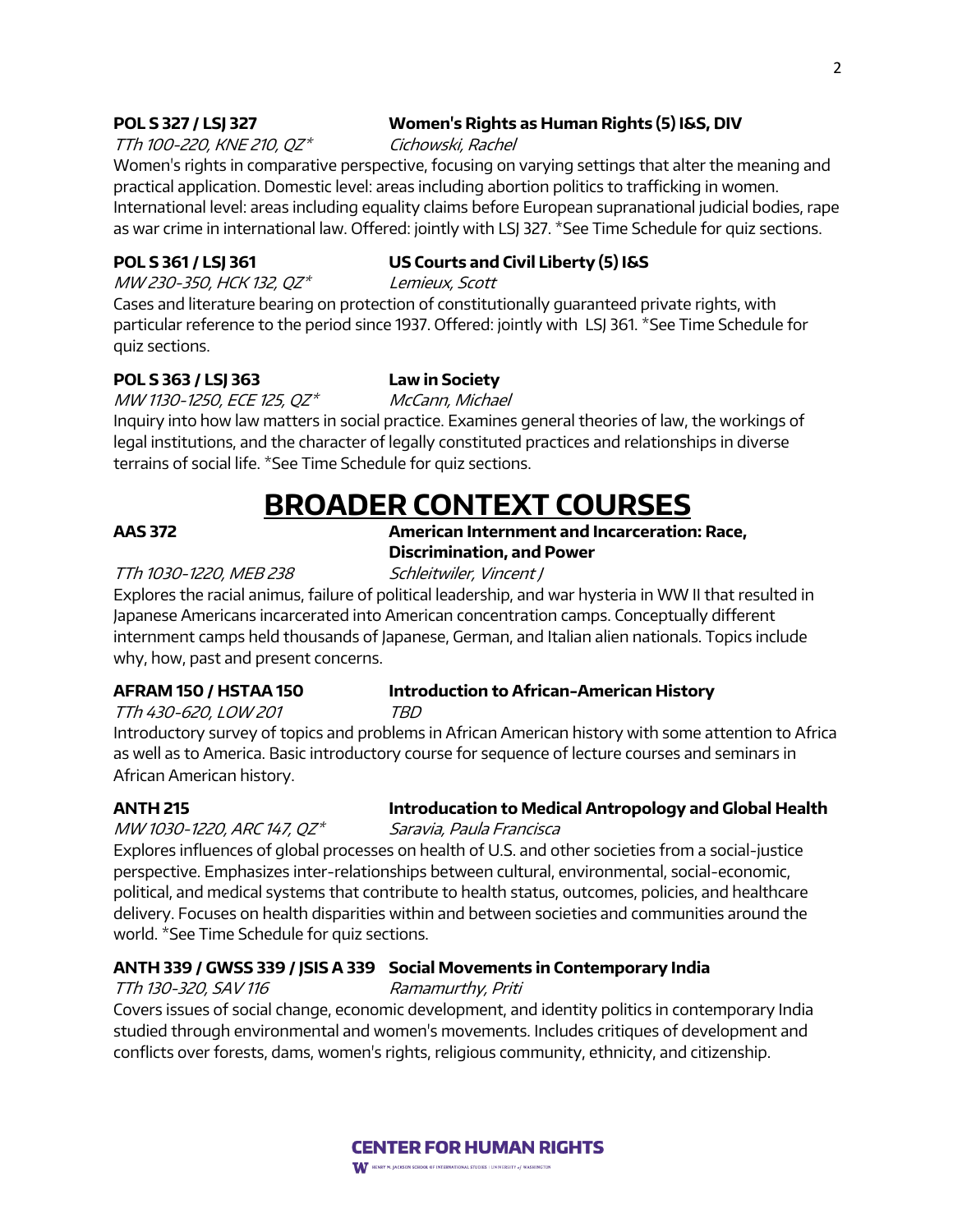### **CHID230 / DIS ST 230 / LSJ 230 Introduction to Disability Studies (5) I&S, DIV**

MW 1000-1120, MGH 241, QZ\* Woiak, J

Introduces the field of disability studies. Focuses on the theoretical questions of how society predominantly understands disability and the social justice consequences. Examines biological, social, cultural, political, and economic determinants in the framing of disability. \*See Time Schedule for quiz sections.

### **CHID 332 / DIS ST 332 / LSJ 332 Disability and Society**

MW 1130-120, SAV 156 TBD Concentrates on contemporary issues in disability studies, focusing on the thematic frameworks of

rights, identities, values, and science/medicine. \*See Time Schedule for quiz sections.

**DIS ST 230 / CHID 230 / LSJ 230 Introduction to Disability Studies (5) I&S, DIV**

MW 1000-1120, MGH 241, QZ\* Woiak, J

Introduces the field of disability studies. Focuses on the theoretical questions of how society predominantly understands disability and the social justice consequences. Examines biological, social, cultural, political, and economic determinants in the framing of disability. Offered: jointly with DIS ST 230/LSJ 230. \*See Time Schedule for quiz sections.

### **DIS ST 332 / CHID 332 / LSJ 332 Disability and Society**

MW 1130-120, SAV 156 TBD

Concentrates on contemporary issues in disability studies, focusing on the thematic frameworks of rights, identities, values, and science/medicine. \*See Time Schedule for quiz sections.

### **ECON 447 / GWSS 447 Economics of Gender**

TTh 1030-1220, SMI 307 Heath, Rachel Microeconomic analysis of the sources of gender differences in earnings, labor force participation, occupational choice, education, and consumption. Economic theories of discrimination, human capital, fertility, and intrahousehold resource allocation. Economics of the family in developed and developing countries. Prerequisite: minimum grade of 2.0 in ECON 300.

TTh 830-1020, THO 325 Knox, Melissa A

### **ECON 448 Population and Development**

International economic development, with a focus on population issues. Demography, poverty and income inequality, fertility choice and sex selection, household production models and intrahousehold inequality, parental investments in child health and education, including discrimination against girls, and migration and urbanization. Evidence-based policy and differential impacts on diverse communities within developing societies. Prerequisite: minimum grade of 2.0 in ECON 300.

## **ECON 448 Population and Development**

TTh 830-1020, THO 325 Knox, Melissa A

International economic development, with a focus on population issues. Demography, poverty and income inequality, fertility choice and sex selection, household production models and intrahousehold inequality, parental investments in child health and education, including discrimination against girls, and migration and urbanization. Evidence-based policy and differential impacts on diverse communities within developing societies. Prerequisite: minimum grade of 2.0 in ECON 300.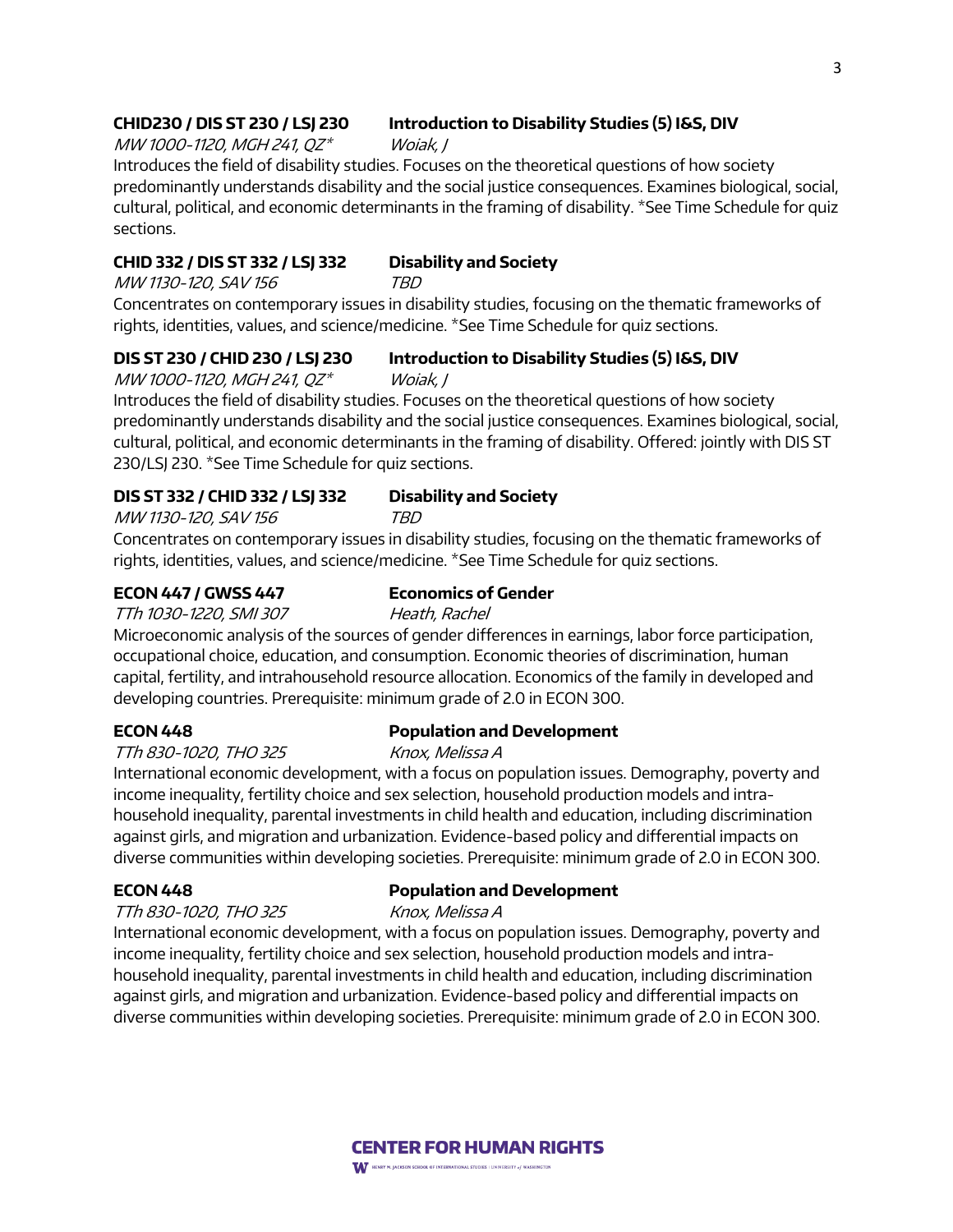### **GWSS 339 / ANTH 339 / JSIS A 339 Social Movements in Contemporary India**

TTh 130-320, SAV 116 Ramamurthy, Priti Covers issues of social change, economic development, and identity politics in contemporary India studied through environmental and women's movements. Includes critiques of development and conflicts over forests, dams, women's rights, religious community, ethnicity, and citizenship.

### **GWSS 447 / ECON 447 Economics of Gender**

TTh 1030-1220, SMI 307 Heath, Rachel

Microeconomic analysis of the sources of gender differences in earnings, labor force participation, occupational choice, education, and consumption. Economic theories of discrimination, human capital, fertility, and intrahousehold resource allocation. Economics of the family in developed and developing countries. Prerequisite: minimum grade of 2.0 in ECON 300.

## **HSTAA 150 / AFRAM 150 Introduction to African-American History**

TTh 430-620, LOW 201 TBD

Introductory survey of topics and problems in African American history with some attention to Africa as well as to America. Basic introductory course for sequence of lecture courses and seminars in African American history.

### **HSTAA337 / JEW ST 337 Holocaust and the American Life**

TTh 1230-220, MOR 220,  $QZ^*$  Glenn, Susan A

In most accounts, "the Holocaust" is told as a European story, but it was also transatlantic. Incorporates film, literature, journalism, social scientific writing, diaries, court cases, and other primary sources to examine how events in Europe affected and were affected by developments in United States history.\*See Time Schedule for quiz sections.

## **HSTAS 244 / JSIS A 244 Imperialism and Anti-Colonialism in Asia**

MW 1230-220, MGH 030 Giebel, Christoph

Introduction to Western imperialism expansion, conquest, and colonial rule in Asia; the anti-colonial, nationalist resistances they engendered; and the resultant cultural, political, economic, and intellectual transformations in Asian societies. Covers post-1800 violence, racial hierarchies, human rights abuses, post-colonial memories, persistent strategies of domination, and structural inequities.

### **HSTCMP 269 /JEW ST 269 The Holocaust: History and Memory**

MW 330-520, FSH 107 Tzafleris, Nikos

Explores the Holocaust as crucial event of the twentieth century. Examines the origins of the Holocaust, perpetrators and victims, and efforts to come to terms with this genocide in Europe, Israel, and the United States. \*See Time Schedule for quiz sections.

### **JEW ST 269 / HSTCMP 269 The Holocaust: History and Memory**

MW 330-520, FSH 107 Tzafleris, Nikos

Explores the Holocaust as crucial event of the twentieth century. Examines the origins of the Holocaust, perpetrators and victims, and efforts to come to terms with this genocide in Europe, Israel, and the United States. \*See Time Schedule for quiz sections.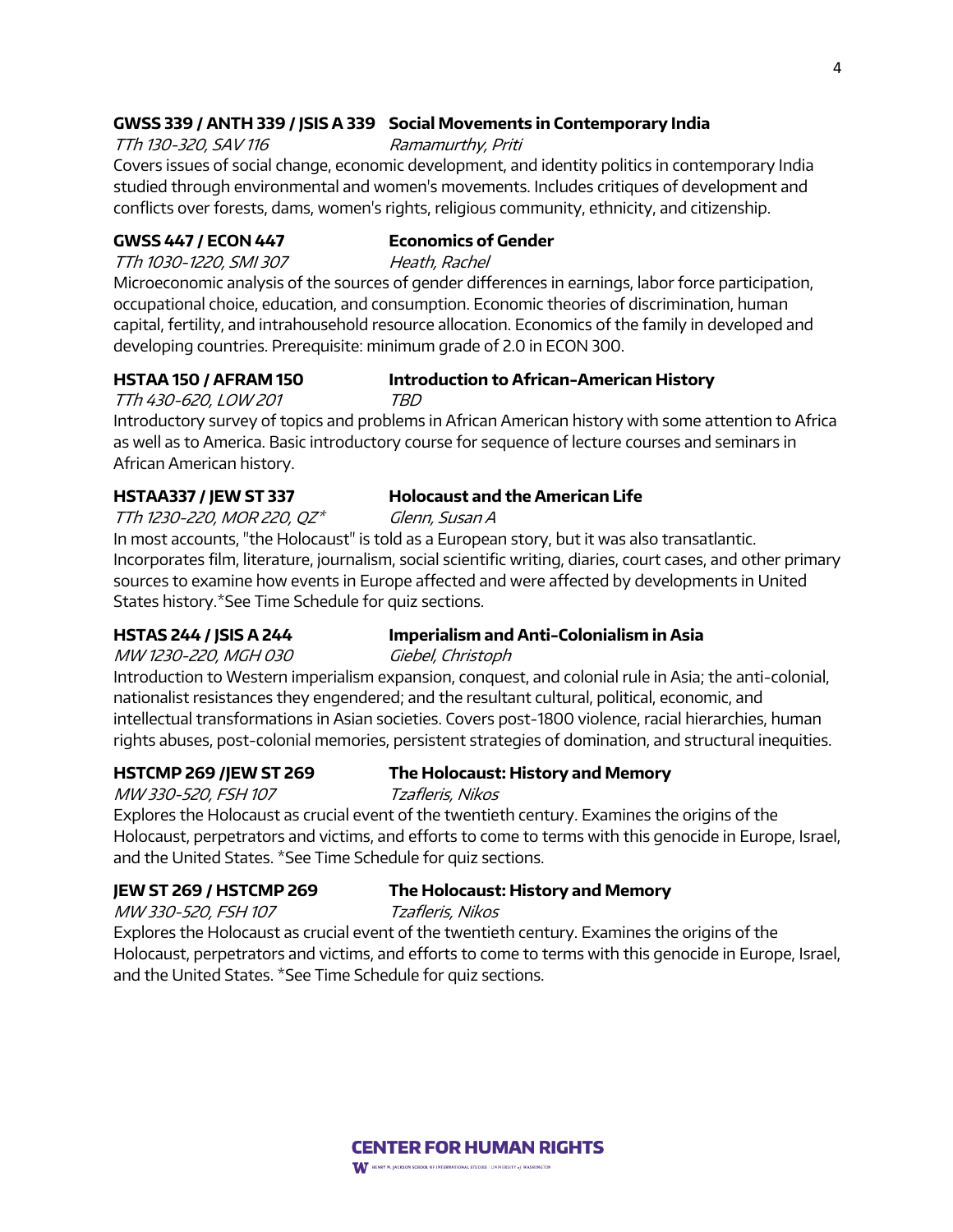### **JEW ST 337 / HSTAA 337 Holocaust and the American Life**

TTh 1230-220, MOR 220,  $QZ^*$  Glenn, Susan A

In most accounts, "the Holocaust" is told as a European story, but it was also transatlantic. Incorporates film, literature, journalism, social scientific writing, diaries, court cases, and other primary sources to examine how events in Europe affected and were affected by developments in United States history. \*See Time Schedule for quiz sections.

### **JSIS A 244 / HSTAS 244 Imperialism and Anti-Colonialism in Asia**

MW 1230-220, MGH 030 Giebel, Christoph

Introduction to Western imperialism expansion, conquest, and colonial rule in Asia; the anti-colonial, nationalist resistances they engendered; and the resultant cultural, political, economic, and intellectual transformations in Asian societies. Covers post-1800 violence, racial hierarchies, human rights abuses, post-colonial memories, persistent strategies of domination, and structural inequities.

### **JSIS A 339 / GWSS 339 / ANTH 339 Social Movements in Contemporary India**

TTh 130-320, SAV 116 Ramamurthy, Priti

Covers issues of social change, economic development, and identity politics in contemporary India studied through environmental and women's movements. Includes critiques of development and conflicts over forests, dams, women's rights, religious community, ethnicity, and citizenship.

## **JSIS B 310 / POL S 320 State-Society Relations in Third World Countries**

TTh 230-420, GUG 218 Callahan, Mary P.

Relationships among political, social, and economic changes in Asia, Africa, and Latin America. Problems of economic and political development, revolution and reform, state-society relations, imperialism and dependency.

### **JSIS B 426 / POL S 426 World Politics**

MW 230-420, JHN 075 Prakash, Aseem

The nation-state system and its alternatives, world distributions of preferences and power, structure of international authority, historical world societies and their politics.

### **LSJ 230 / CHID 230 / DIS ST 230 Introduction to Disability Studies (5) I&S, DIV**

MW 1000-1120, MGH 241, QZ\* Woiak, J Introduces the field of disability studies. Focuses on the theoretical questions of how society predominantly understands disability and the social justice consequences. Examines biological, social, cultural, political, and economic determinants in the framing of disability. Offered: jointly with CHID 230/DIS ST 230. \*See Time Schedule for quiz sections.

### **LSJ 332 / CHID 332 / DIS ST 332 Disability and Society**

MW 1130-120, SAV 156 TBD

Concentrates on contemporary issues in disability studies, focusing on the thematic frameworks of rights, identities, values, and science/medicine. \*See Time Schedule for quiz sections.

### **LSJ 367 / POL S 367 Comparative Law and Courts (5) I&S**

TTh 1000-1120, SAV 260, QZ\* Cichowski, Rachel

Introduction to comparative judicial politics, focusing on the relationship between law and politics in cross-national perspective, as well as on the functioning of supranational and international legal entities in the international system. May not be taken for credit if student has taken LSJ/JSIS B 366. \*See Time Schedule for quiz sections